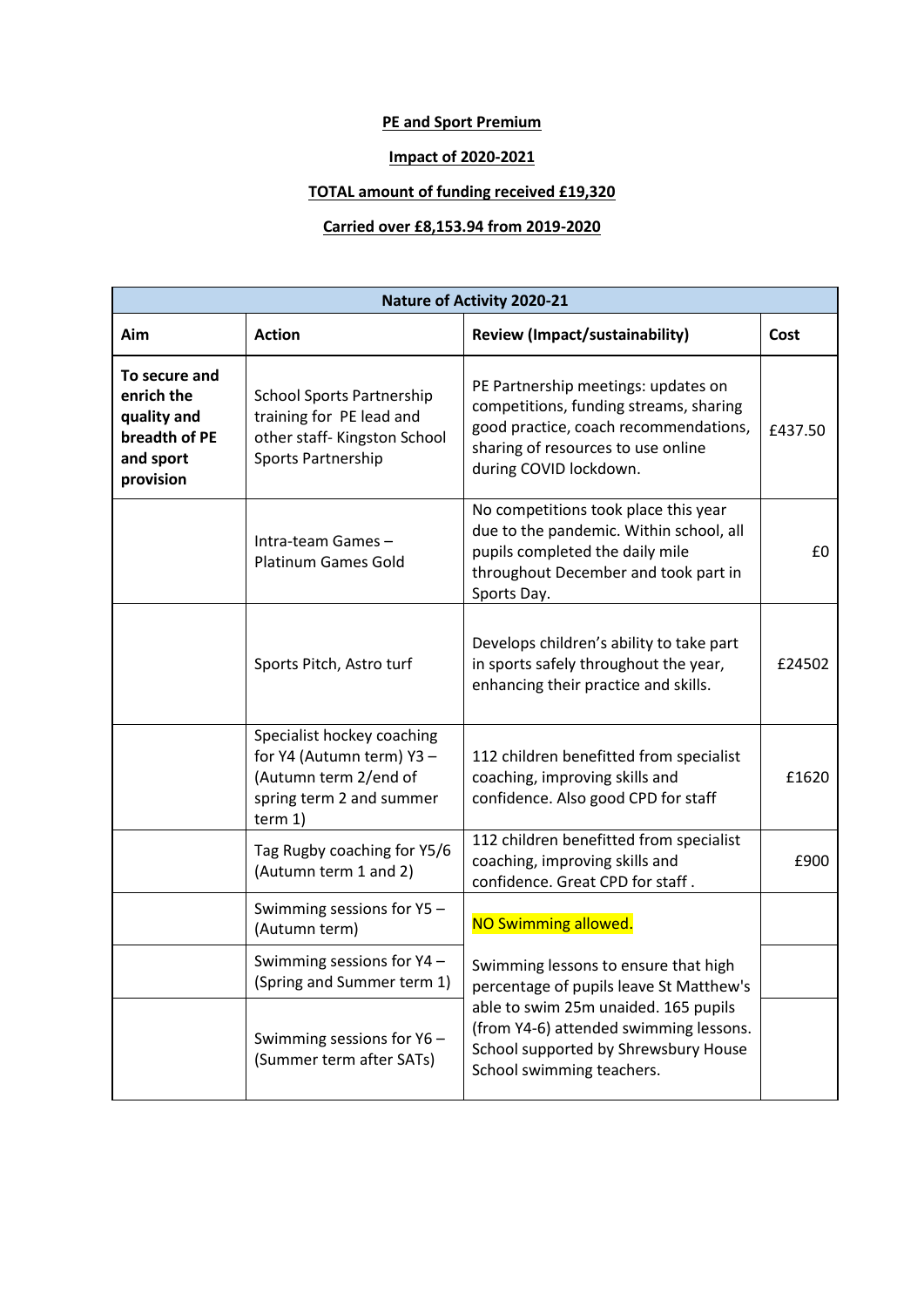|                                                                                                                                                                                      | Tennis coaching for Y2 / Y4<br>end of Spring 2 and Spring 1.                                  | 112 children benefitted from specialist<br>coaching, improving skills and<br>confidence. Fantastic CPD opportunity<br>for staff                                                                                                                                                                                     | Paid<br>external<br>ly. |
|--------------------------------------------------------------------------------------------------------------------------------------------------------------------------------------|-----------------------------------------------------------------------------------------------|---------------------------------------------------------------------------------------------------------------------------------------------------------------------------------------------------------------------------------------------------------------------------------------------------------------------|-------------------------|
|                                                                                                                                                                                      | Teddy tennis - specialist<br>coaching for reception<br>(Summer 2)                             | 60 children benefitted from specialist<br>coaching, improving skills and<br>confidence                                                                                                                                                                                                                              | £1,440                  |
|                                                                                                                                                                                      | Athletics coaching for Y6 and<br>Y1 in Summer 1                                               | 120 children benefitted from specialist<br>coaching, improving skills and<br>confidence. Fantastic CPD opportunity<br>for staff                                                                                                                                                                                     | £595.83                 |
|                                                                                                                                                                                      | Cricket Coach Y5 Summer 2                                                                     | 60 children benefitted from specialist<br>coaching, improving skills and<br>confidence                                                                                                                                                                                                                              | £192.50                 |
|                                                                                                                                                                                      | <b>New resources:</b>                                                                         | Resources purchased to replace<br>damaged or missing items to ensure<br>that PE lessons were inclusive and not<br>limited by equipment.                                                                                                                                                                             | £586.32                 |
| To increase<br>participation in<br><b>PE and Sports</b><br>so that all pupils<br>develop healthy<br>lifestyles and<br>reach<br>performance<br>levels of which<br>they are<br>capable | Inclusive PE- all children to<br>participate in PE and as<br>many competitions as<br>possible | All children to participate in PE.<br>Competition increases level of<br>participation. Inclusive and SEN events<br>attended.                                                                                                                                                                                        | £0                      |
|                                                                                                                                                                                      | Walk to Lapland incentive<br>for all children in the school                                   | Children throughout the school took<br>part in the walk to Lapland event,<br>where all children walked or ran a mile<br>for 5 weeks to help raise money for<br>FOSMPs.                                                                                                                                              | £0                      |
|                                                                                                                                                                                      | Dance training Y1-6 an hour<br>a week throughout the year                                     | Provides high quality dance teaching to<br>the pupils. Has had a particular impact<br>on boys and dancing. Introducing large<br>numbers of pupils to a new sport we<br>are promoting a healthy active lifestyle<br>from an early age which will carry over<br>into their lives outside school and in<br>later life. | £0                      |
|                                                                                                                                                                                      |                                                                                               |                                                                                                                                                                                                                                                                                                                     |                         |
|                                                                                                                                                                                      | Participation in Cluster and<br>Local Authority Sports<br>Competitions:                       | NO local authority sports competitions<br>organised                                                                                                                                                                                                                                                                 |                         |
|                                                                                                                                                                                      | Transportation to and from<br>local authority sports                                          | None                                                                                                                                                                                                                                                                                                                |                         |